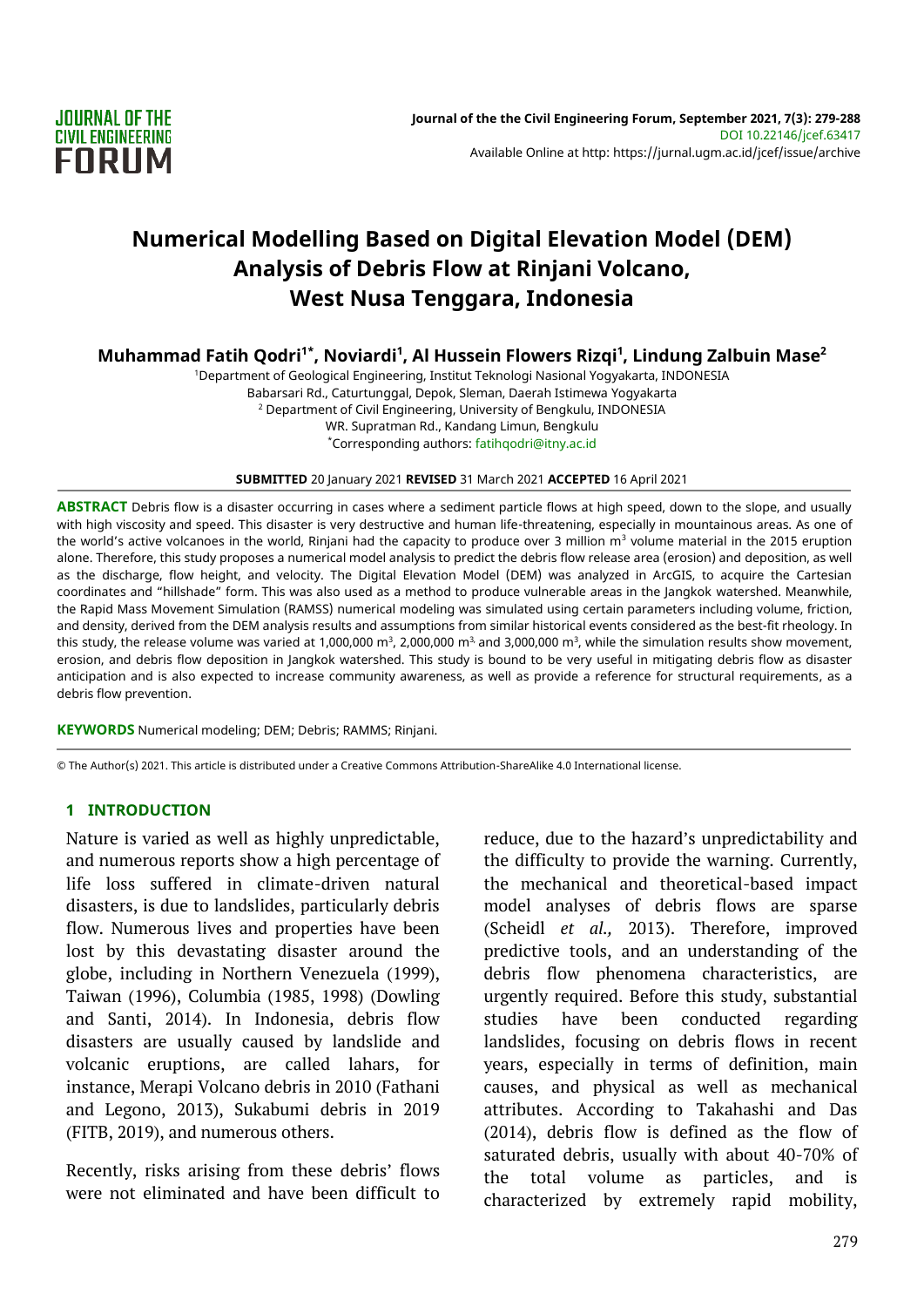caused by the water-particle ratio (Hungr *et al.,* 2012). This mixture of particles and water moves due to gravity, and behaves as a continuum, as well as a ductile liquid with low strength, due to short distances between the particles and pores filled with water. Debris flows are usually triggered by rainfall (Hungr, 1995), and a large amount of material usually comes from the collapse, landslide, and barrier lakes deposited in river channels (Cui, 2000). These sources can generate debris flow, especially in the rainy season.

A report by Iverson (2005) described debris flow as a phenomenon occurring in cases where a mixture of water, mud, and gravel flows until the lump drifts at high speed down to the slope. This flow usually has high viscosity as well as speed, and is therefore very destructive, because the material transported is being passed along the river, thus the volume and energy are increasing. Debris flow can damage infrastructure and result in casualties. In this study, the research location is West Lombok Province of West Nusa Tenggara, particularly Jangkok Watershed, one of the main watersheds leading to Mataram City (Figure 1a). This study is focused on the morphology of mountains, where the materials is dominated by erupted deposits for Mount Rinjani.

According to BNPB (2016) the Rinjani Volcano erupted 12 times between 1846 and 2015, and this is a particular concern in this study. During the last decade, there have been several debris disasters on the island of Lombok, in 2006, 2012, 2014 and 2017 (Kristiawan and Sumaryono, 2020). Due to the Rinjani Volcano's active condition and abundance of volcanic material, there are concerns of eruption causing flooding as well as debris flow, and this condition is exacerbated by the high rainfall intensity. In 2015, an eruption occurred, resulting in increased material volume, from the eruption in Segara Anak Lake or the Rinjani Volcano Caldera. Thus, in cases where heavy rain occurs at the volcano's top, there is a possibility of debris flow occurring along the river, especially in Jangkok watershed. This study aims to simulate the debris flow's movement and impact in Jangkok watershed to make a mitigation plan for debris flow disasters and even in anticipation of the disaster. Several results are obtainable from the simulation, including the discharge, flow height, debris flow velocity, and possible flow distance. The result can be used to increase community awareness and provide a reference for structural as well as area development requirements.

# **2 STUDY AREA**

# 2.1 Geology and Geomorphology

Based on the study by Mangga *et al.,* (1994), the Lombok area's geology begins with the depositional Tertiary volcanic rocks, intermittently comprising the Kawangan and the Pengulung Formations, deposited in the Late Oligocene to the Early Miocene. The Pengulung Formation (Tomp) comprises volcanic rocks with limestone lenses and has a composition of sulfide ore as well as quartz veins, while the Kawangan counterpart comprises quartz sandstone, claystone, and breccias. These two units are penetrated by the intrusive rock (Tmi), containing basal dacite, diorite, and granodiorite in Middle Miocene. Meanwhile, in the Late Miocene, the Ekas Formation's limestone is deposited in non-conformity with The Pengulung (Tomp) and Kawangan (Tomk) Formations, in an open terrestrial environment. However, in the Pliocene to the Early Pleistocene, volcanic activity occurred from the Lombok volcanic group, forming the Kalipalung Formation (Tqp), comprising limestone and lava breccias, with Selayar Members (Tqs) containing alternating sandstones, tuff, claystone, as well as carbon inserts. The Kalipalung Formation (Tqp) is also connected to the Kalibabak counterpart (Tqb), containing breccias and lava. Subsequently, in the Late Pleistocene, the Lekopiko Formation (Qvl), dominating in the study area, was formed. This formation is related to the deposition of undifferentiated Volcanic Rocks containing lava, breccias and tuff, the result of the Pusuk - Nangi and Rinjani Volcanoes' activities (Qhv). Figure 1b shows Lombok Island's geology.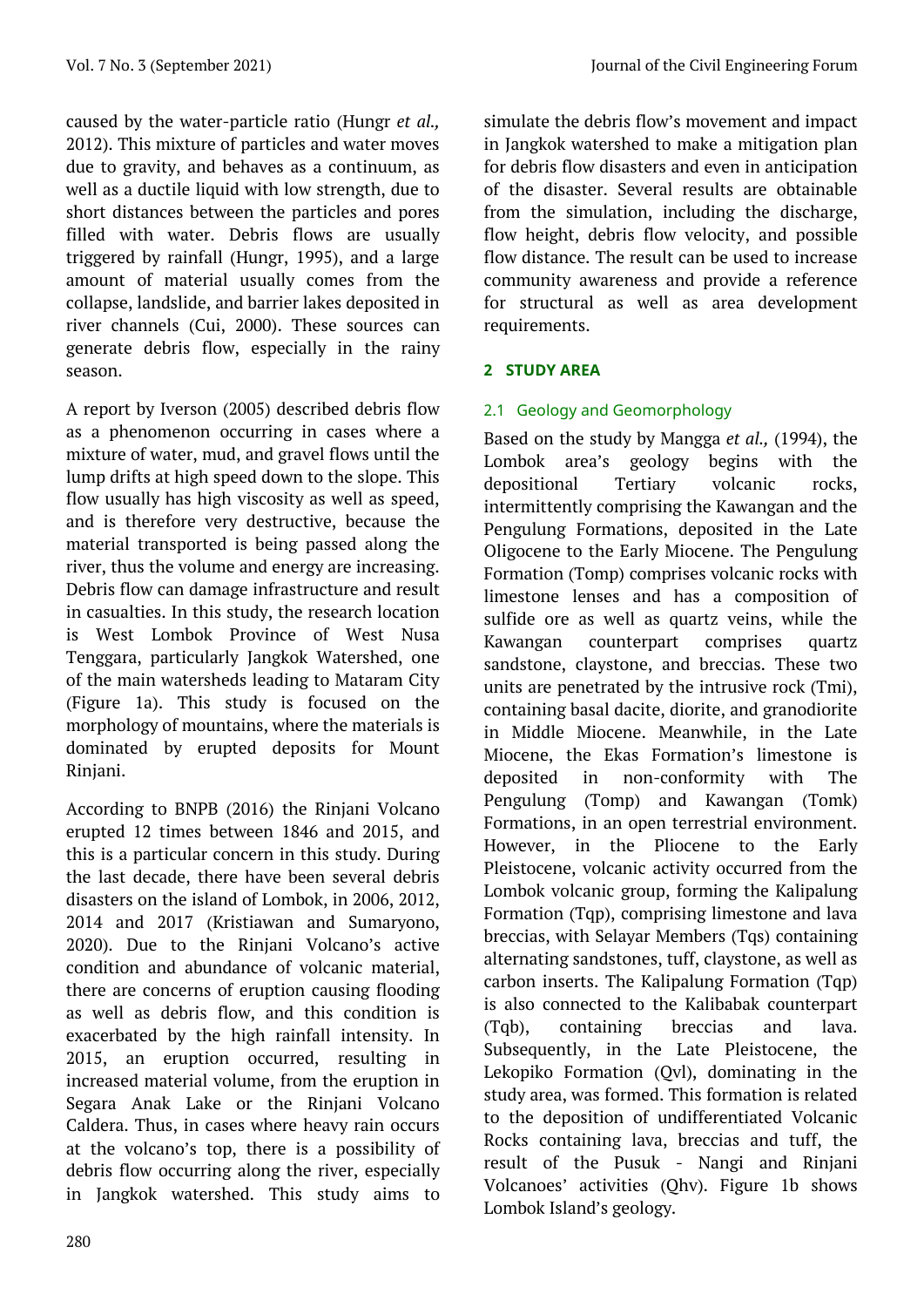

Figure 1. Lombok Island's (1) satellite image and (2) the geological map (red square is the research area) (modified from Mangga, 1994)

# 2.2 Hydrological Condition

Topographically, Rinjani Volcano has an altitude of 3724 meters above sea level. According to Hidayani (2015), Lombok Island has an annual rainfall of 676 mm. Based on this value, the average river water discharge in each river basin is about  $2838 \text{ m}^3/\text{s}$ . The rainfall and river water discharge values are important parameters for performing debris flow modeling, used for RAMMS input, considering the cohesion value. Morphologically, the area around the Jangkok watershed is in the form of hills with steep slopes, having narrow or "V" shaped river bodies, especially in the upstream area. Figure 2 shows the river flows between 2 steep hillsides; thus, the river valleys are bound to experience landslides, due to high rainfall or earthquakes. Earthquakes are not only volcanic but, in some cases, also tectonic. A study by Qodri et al., (2021) reported tectonic earthquakes occurring far away have the capacity to influence soil, causing landslides. The drainage or Dendritic flow pattern (KemPUPR, 2019) is characterized by relatively flat sedimentary rock layers or nonuniform crystalline rock packages, with resistance to weathering. Consequently, landslides often occur around the river flow, where there are several villages, especially in the downstream areas. Several locations often report flooding in rivers, and this tends to be disastrous, in large numbers.



Figure 2. River Valley illustration at Jangkok Watershed

Generally, based on the previously described geological conditions, the study area is comprising loose volcanic material, resulting in the Rinjani Volcano's previous eruption. From this information, the cohesion value is regarded as zero, because loose material dominance is considered as cohesionless (Cui *et al.,* 2017).

## **3 METHODS**

This section presents the methods used to accomplish the study's aim. Basically, the potential debris flow is analyzable using numerical models. However, the applicable parameters ought to be established, prior to the numerical modeling. Also, several parameters must be determined, using another application. This process involves analysis of similar historical events and assumptions from previous studies, to select the best-fit rheology a well as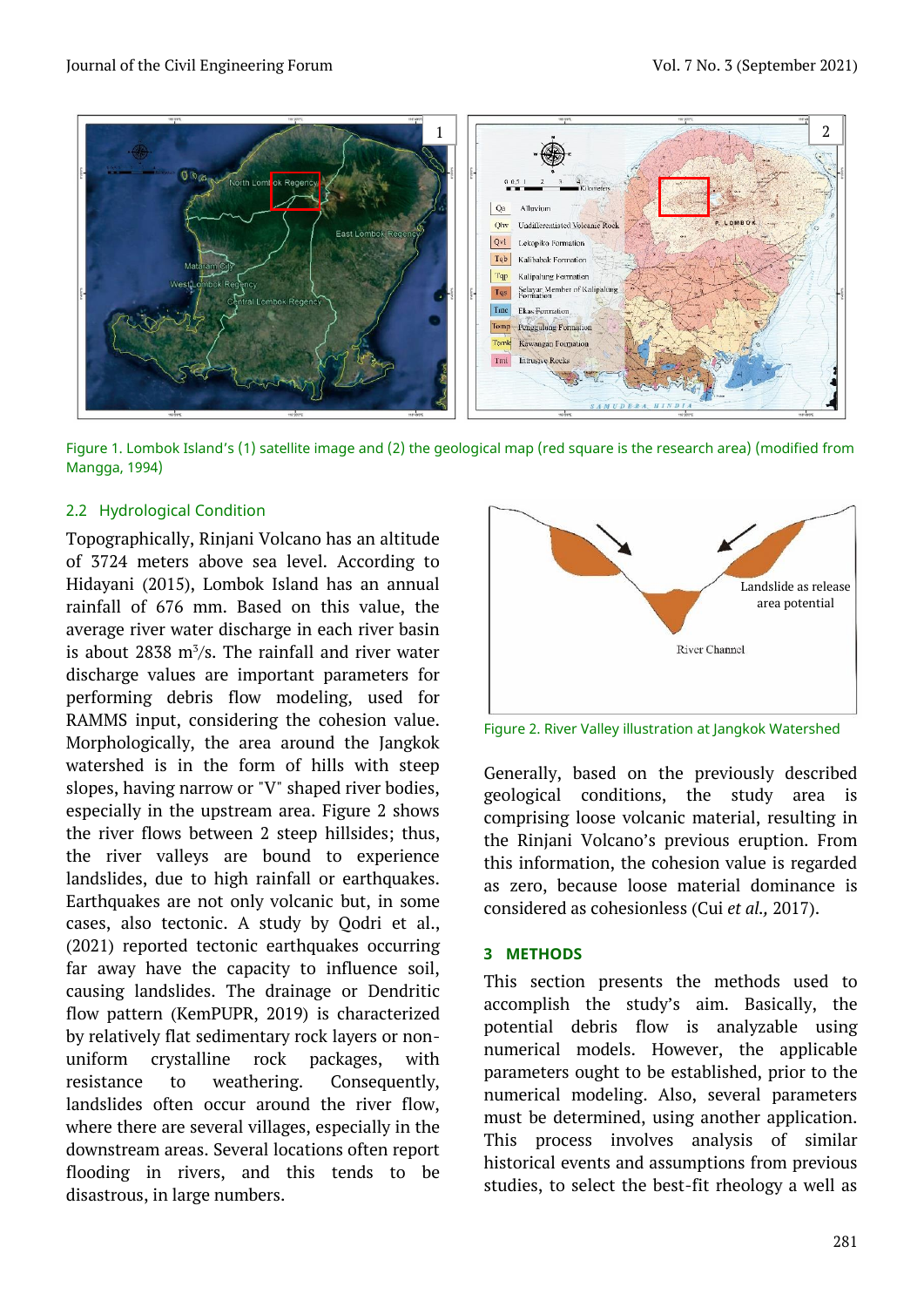parameters. As the study's scope, the Jangkok watershed and historical events in Lombok Island are considered to acquire these parameters. Fundamentally, this numerical modeling involves two steps, the Digital Elevation Model (DEM) Analysis, followed by numerical modeling in RAMMS.

## 3.1 Digital Elevation Model Analysis using ArcGIS

Digital Elevation Mode is the form for earth surface, containing a set of points with algorithm and coordinates (Tempfli, 1991). A Digital Elevation Model is analyzed using a geographic information systems (GIS) platform, and this application is adopted to express the form of satellite topography images, over the study area. Figure 3 shows the generation process.

In this study, the Digital Elevation Model (DEM) with a 25 m spatial resolution was generated to obtained slope angles and elevations. The raw data satellite topography image is downloaded from the site [http://tanahair.indonesia.go.id.](http://tanahair.indonesia.go.id/) (BIG, 2020), to acquire the DEM. Subsequently, the DEM proceeds to ArcGIS application and ASCII raster file extraction. ArcGIS is a software package comprising GIS software products manufactured by ESRI. Furthermore, DEM is processed by setting the Spatial Reference (coordinates of WGS1984) and Data Frame Properties. This reference must be a Cartesian coordinate and performed to correct the coordinates according to actual conditions. This is followed by "Hillshading", using the "HillShade (3D Analyst)" ArcToolbox, to generate 3D shapes/Hillshade form. The DEM data processed in this application is then inputted in the RAMMS, for the next simulation. Figure 4 shows the landslide susceptibility zone according to geological data as well as slope, obtained using the generated debris flow's DEM files within the study area, and this map serves as the release area guide. Instantaneous landslide is able to initiate debris flow due to gravity, based on the frictional resistance, and flow depth is a value often measured with an observation station or estimated by geomorphic evidence.



Figure 3. Topographically Digital Elevation Model generation from satellite topography images



Figure 4. Susceptibility zone in the research area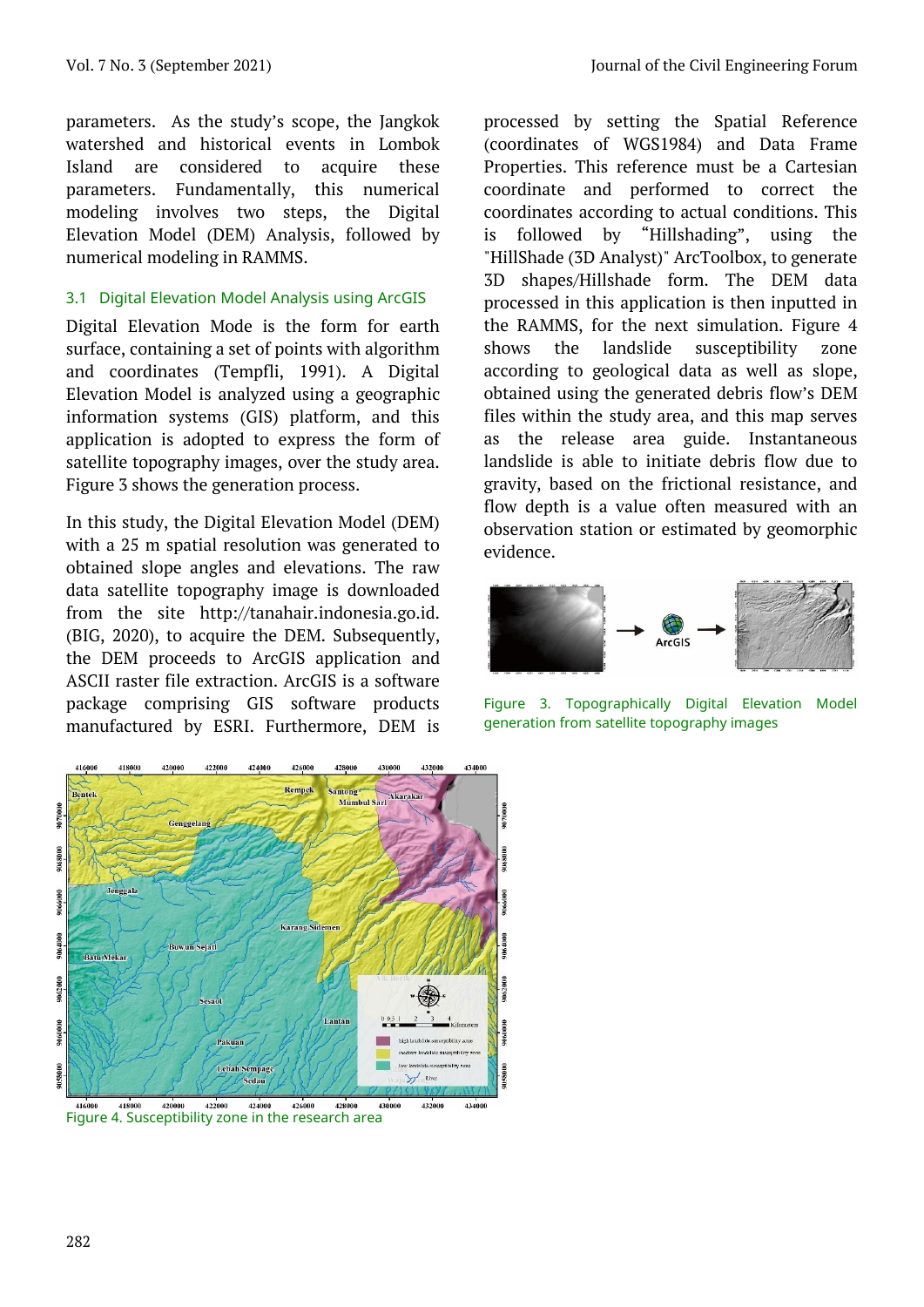# 3.2 Numerical Modeling using RAMMS

Rapid Mass Movement Simulation (RAMSS) was originally created by a team of experts from the WSL Institute for Snow and Avalanche Research SLF in Switzerland, to simulate snow avalanches, and was released in 2011. However, this application has recently been developed for application in modeling debris flow, especially lahar and rockfall. The RAMMS model is already being used in Switzerland and other parts of the world for debris flow hazard analysis. Bartelt *et al.,* (2015), stated the program was designed to aid debris flow disaster mitigation, and flow types, ranging from granular to muddy debris flows and floods, have been observed. The program utilizes the Voellmy-Salm fluid flow continuum model, based on the Voellmy friction model (Salm, 1993). For numerous years, this model has initiated wide application in the simulation of mass movements for many years and a set of standard parameters are available. The debris flow is described by a hydraulic-based depth-averaged continuum model, dividing the friction resistance into two, dry-Coulomb type friction scaling with normal stress, and viscousturbulent friction. In debris flow simulation, RAMMS actually uses a one‐phase approach (Voellmy‐Fluid), and this model assumes no shear deformation. Thus, the flow body moves as a plug with the same mean velocity (*U*) all over the flow depth (*H*). Equation (1) shows a simplified representation of the total resistance, *S*.

$$
S = \mu \rho H g \cos \phi + \frac{\rho g U^2}{\xi} \tag{1}
$$

Where,  $\rho$  represents the bulk density,  $g$  denotes gravitational acceleration,  $\emptyset$  connotes the slope angle, *H* indicates mean flow height, and *U* signifies the mean flow velocity (Christen *et al*., 2010). The Voellmy model accounts for the solid phase's resistance ( $\mu$  is often expressed as the internal shear angle's tangent) and a viscous or turbulent fluid phase (ξwas introduced by Voellmy, using hydrodynamic arguments). In addition, the friction coefficients are responsible for the flow's behavior. Conversely, the viscous or turbulent fluid phase's resistance (the term, including  $\xi$ ) prevails for a faster-moving flow (Bartelt *et al.,* 2015). Usually, the normal stress on the running surface,  $\rho$  HgcosØ, is summarize in symbol N. These equations were continuously developed until RAMMS was modified by adding cohesion (*C*). Thus, the equation becomes Equation (2), as shown below.

$$
S = \mu N + (1 - \mu) C - (1 - \mu) C \exp(\frac{-N}{C}) + + \frac{\rho g U^2}{\xi}
$$
 (2)

The main steps in RAMMS simulation begin from topography data defined by DEM. These DEM/topography files are processed in ESRI ASCII grid format (.txt), and ought to be in a Cartesian coordinate system (Christen *et al.,* 2010). Figure 5 shows the next step, defining the release area, affected watershed, and hydrograph parameters. The release area is a geometry of potential debris material sources. Debris flow is defined using either a block release (landslide release) or a hydrograph (flow discharge as a function of time). However, in this study, a block release was selected, because the initial release height was adjusted according to the corresponding total volume. The deposit volume as the debris flow's release area is obtained from the high landslide susceptibility zone, especially in the high slope. A report by BNPB (2016) showed the average run-out volume in all Rinjani's watershed, is about  $4.5$  million  $m^3$ . In this study, the volume was varied between 1,000,000 m<sup>3</sup>, 2,000,000 m<sup>3</sup>, and 3,000,000 m<sup>3</sup> (Ayotte and Hungr, 2000). A volume above  $3,000,000$  m<sup>3</sup> shows an overflow result, where debris exceeds the watershed's volume.

In accordance with Deubelbeiss and Graf (2013), both block release and hydrographs are placeable at a point, where erosion no longer occurs. At this point, the total volume is possible, and the velocity is close to maximum speed. The peak discharge is also assumed to reach a maximum after 5 seconds. Normally, simulations in debris flow, are classified as either un-channelized, for hillslope debris flows or shallow landslides, or as channelized debris flows, acquired in regions where torrents limit the flow paths and the debris material mainly follows the torrent channel (Bartelt *et al.,* 2015). Therefore, this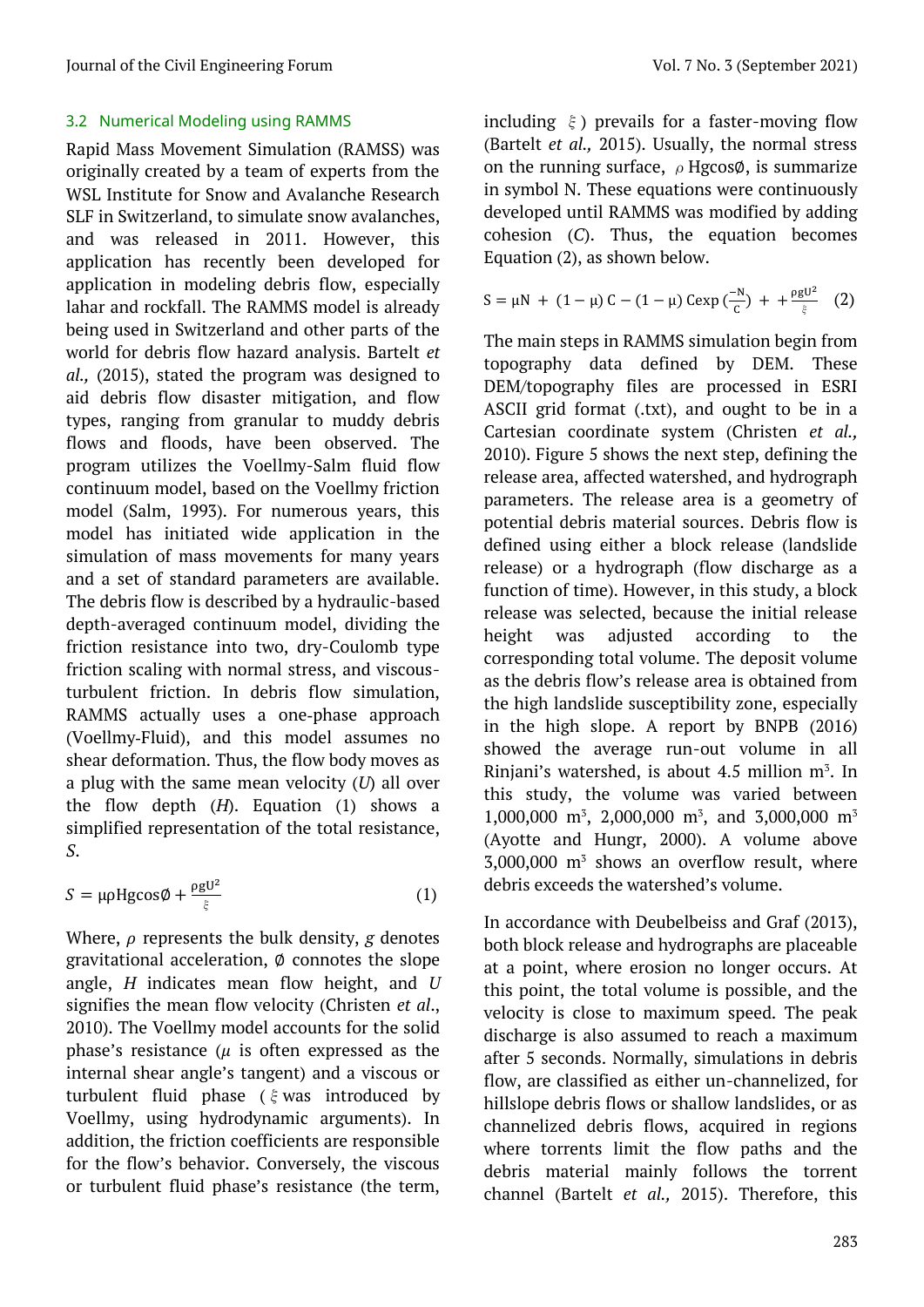study utilized the channelized debris flow as consideration. Meanwhile, the hydrograph's end was automatically computed in cases where the total volume and peak discharge were provided. With regard to the Voellmy friction coefficients, applying *µ*=0.2 for the dry Coulomb type friction and  $\xi$ =200 m/s<sup>2</sup> for the viscous-turbulent friction as initial values, is recommended, in cases where the flow type is unknown.  $\mu$  is stated as tan α, where  $\alpha$  is the flow path's average slope angle, and normally ranges between 0.01 and 0.4. With regard to the turbulent friction term, *ξ*, small values are reported for granular flows (100-200  $m/s<sup>2</sup>$ ), while muddy flows are associated with larger values (200-1000 m/s<sup>2</sup>) (Bartelt et al., 2015). In RAMMS simulation, several default

values are already specified, and these values were not changed in this study. Also, the density of the flow was set to 2000 kg/ $m^3$  in all simulations. Furthermore, the pressure coefficient was set to 1, and corresponds with a hydrostatic stress distribution, while the stopping criteria were set to 5% momentum, the default value. In RAMMS, the stopping criteria's threshold values are between 1-10%, while momentum is based on a summary of all the grid cell's momenta. The simulation debris flow is regarded as stop, in cases where the momentum percentage is smaller, compared to the defined threshold. Table 1 shows a summary of the parameters inputted in RAMMS application.





| Parameter              | Value                                                                          | <b>Notes</b>                    |  |
|------------------------|--------------------------------------------------------------------------------|---------------------------------|--|
| <b>DEM</b>             | 8.29 <sub>m</sub>                                                              | http://tanahair.indonesia.go.id |  |
| <b>Simulation Step</b> | 1000 s                                                                         | Default RAMMS                   |  |
| Dump step              | 5.00 s                                                                         | Default RAMMS                   |  |
| Density                | $2000 \text{ kg/m}^3$                                                          | Ayotte and Hungr, 2000          |  |
| Lambda                 | 1.00 <sub>m</sub>                                                              | Bartelt et al., 2015            |  |
| Rainfall               | 676 mm/year                                                                    | Hidayani, 2015                  |  |
| Rain debit             | $2838 \text{ m}^3/\text{s}$                                                    | Hidayani, 2015                  |  |
| Material Volume        | 1,000,000 m <sup>3</sup> ; 2,000,000 m <sup>3</sup> ; 3,000,000 m <sup>3</sup> | Ayotte and Hungr, 2000          |  |
| ξ                      | $700 \text{ m/s}^2$                                                            | Bartelt et al., 2015            |  |
| $\mu$                  | 0.01                                                                           | Bartelt et al., 2015            |  |
| Release                | <b>Block Release</b>                                                           | Default RAMMS                   |  |

Table 1. Names of styles used in the study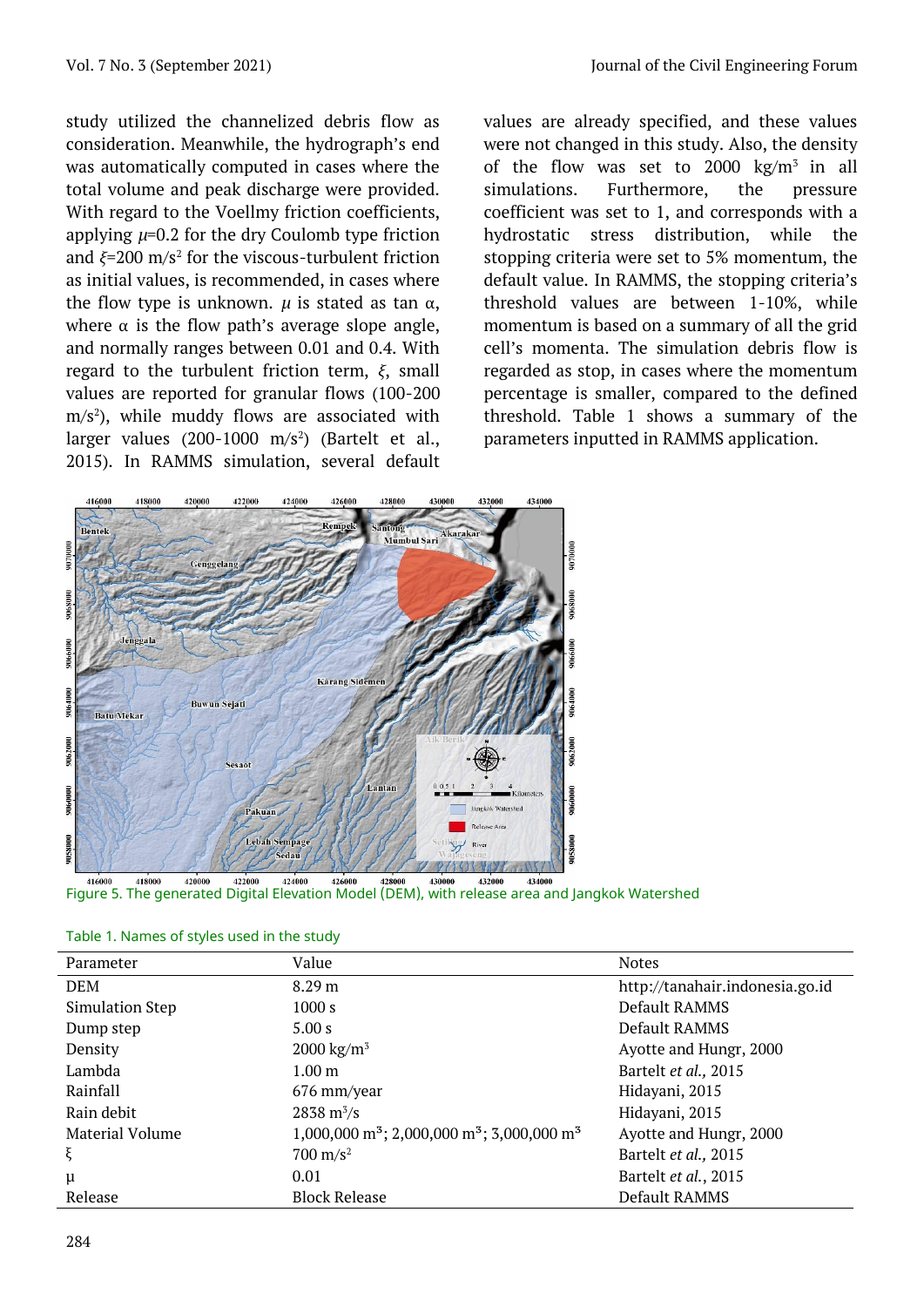## **4 RESULTS**

In this study, the DEM and RAMMS were able to analyze debris flow cases in Jangkok watershed. Figure 6 shows the modeled debris flow, indicating different results obtained with changes in volume. Schraml *et al.,* (2015) explained variation of release was bound to cause little variation in the outputs by RAMMS. The results varied mostly in distance, followed by velocity, pressure, discharge, and outflow. For a block release, all volumes are set to motion at the same time, to explain naturally the different velocities and outflow.

At a  $1,000,000$  m<sup>3</sup> input volume, the maximum flow velocity was found to be 20.89 m/s, while the discharge flow and maximum pressure were  $5.199.47m<sup>3</sup>/s$  and  $872.8$  kPa, respectively, resulting in a  $218,025.75$  m<sup>3</sup> final outflow volume.

At a  $2,000,000$  m<sup>3</sup> input volume, the maximum flow velocity was found to be 27.06 m/s, while the discharge flow and maximum pressures were 28,839.60  $\rm m^3/s$  and 1,465.47 kPa, respectively, resulting in a  $553,780.35$  m<sup>3</sup> final outflow volume.

At a  $3,000,000$  m<sup>3</sup> input volume, the maximum flow velocity was found to be 34.7 m/s, while the discharge flow and maximum pressures were 30,795.74  $\text{m}^3\text{/s}$  and 1,836.18 kPa, respectively, resulting in a  $618,302.26$  m<sup>3</sup>, final outflow volume. Table 2 shows a summary of the numerical modeling results.

With regard to the graphs of discharge and flow height versus distance (Figure 7), the runway length at a  $1,000,000$  m<sup>3</sup> input volume, debris flow is capable of reaching  $\pm$  6.5 km from the release area, with a 2.28 m average flow height. Meanwhile, at a  $2,000,000$  m<sup>3</sup> input volume, debris flow is capable of reaching  $\pm$  8 km from the release area, with a 2.86 m average flow height. Similarly, at a  $3,000,000$  m<sup>3</sup> input volume, debris flow is capable of reaching  $\pm$  8.5 km from the release area, with a 3.55 m average flow height.



Figure 6. The model results of RAMMS



Figure 7. The result of discharge and flow height versus distance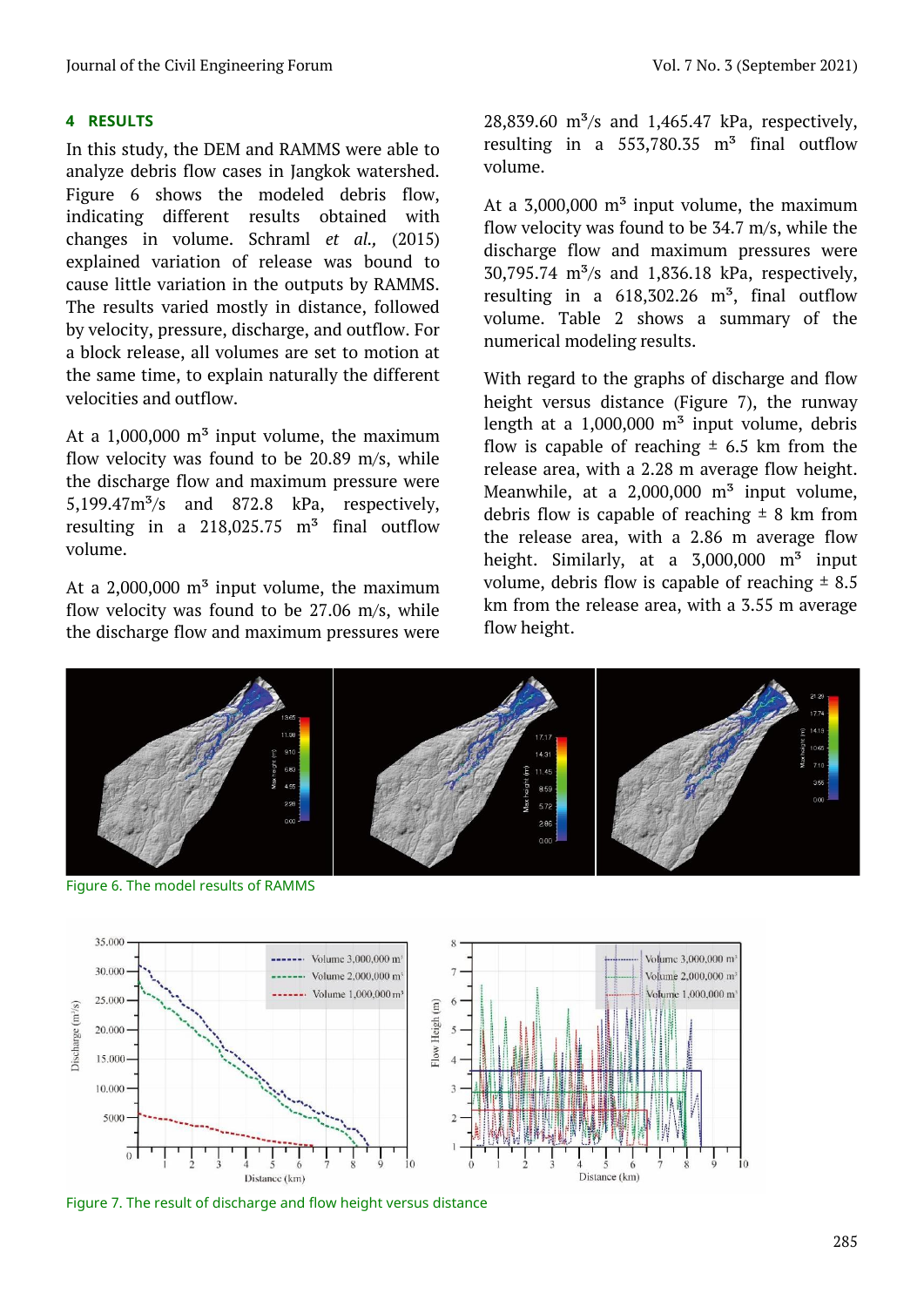| Volume $(m^3)$ | Velocity<br>(m/s) | Pressure<br>(KPa) | Discharge<br>$(m^3/s)$ | <b>Average Flow</b><br>Height (m) | Outflow $(m^3)$ | <b>Distance</b><br>(km) |
|----------------|-------------------|-------------------|------------------------|-----------------------------------|-----------------|-------------------------|
| 1,000,000      | 20.89             | 872.80            | 5,199.47               | 2.28                              | 218,025.75      | 6.50                    |
| 2,000,000      | 27.06             | 1.465.47          | 28,839.60              | 2.86                              | 553,780.35      | 8.00                    |
| 3,000,000      | 30.30             | 1,836.18          | 30,795.74              | 3.55                              | 618,302.26      | 8.50                    |

#### Table 2. The RAMMS numerical modeling results

#### **5 CONCLUSION**

This study concluded DEM and RAMMS are sophisticated modeling tools suitable for debris flow estimation. Based on the results of modeling in Jangkok Watershed, West Lombok Regency, debris flow occurrence is able to hit up to  $\pm$  8.5 km from the release point, with a 3.55 m average flow height, in a volume of 3,000,000  $m<sup>3</sup>$ . In addition, the flow is able to hit up to  $\pm$  8 km and 6.5 km, with average flow heights of 2.86 m and 2.28 m, respectively, at volumes of 2,000,000 m<sup>3</sup>, and 1,000,000 m<sup>3</sup>, respectively. The area in Jangkok watershed was also concluded to possess a medium disaster susceptibility level to debris flow, according to BNPB standards (2016).

#### **DISCLAIMER**

The authors declare no conflict of interest.

#### **AVAILABILITY OF DATA AND MATERIALS**

All data are available from the author.

## **ACKNOWLEDGMENTS**

The authors are grateful to the Geological Engineering Department, Institut Teknologi Nasional Yogyakarta, for the provision of support, through the collaboration research scheme with the University of Bengkulu.

#### **REFERENCES**

Ayotte, D. and Hungr, O., 2000. *Calibration of a runout prediction model for debris-flows and avalanches. In Debris-flow hazards mitigation: mechanics, prediction, and assessment* (pp. 505- 514).

Badan Informasi Geospasial (BIG). Geospasial Untuk Negeri. Available at:

[http://tanahair.indonesia.go.id.](http://tanahair.indonesia.go.id/) [Accessed 1 Maret 2021].

Bartelt, P., Bühler, Y., Christen, M., Deubelbeiss, Y., Graf, C., McArdell, B. W., and Schneider, M., 2015. *RAMMS-DF User Manual.* WSL Institute for Snow and Avalanche Research SLF, Davos, Birmensdorf, Switzerland

Christen, M., Kowalski, J. and Bartelt, P., 2010. 'RAMMS: Numerical simulation of dense snow avalanches in three-dimensional terrain'. *Cold Regions Science and Technology*, 63(1), pp. 1–14.

Cui, P., 2000. *The classification of Chinese debris flows*. Edited by BX Tang. Commercial Press, Beijing, pp.60-71.

Cui, Y. F.; Zhou, X. J.; Guo, C. X. 2017. Experimental study on the moving characteristics of fine grains in wide grading unconsolidated soil under heavy rainfall. *Journal of Mountain Science*, vol. 14, no. 3, pp. 417-431.

Deubelbeiss, Y. and Graf, C., 2013. Two different starting conditions in numerical debris flow models–Case study at Dorfbach, Randa (Valais, Switzerland). GRAF, C. (Red.) Mattertal–ein Tal in Bewegung. *Publikation zur Jahrestagung der Schweizerischen Geomorphologischen Gesellschaft*, 29, pp.125-138.

Dowling, C.A. and Santi, P.M., 2014. Debris flows and their toll on human life: a global analysis of debris-flow fatalities from 1950 to 2011. Natural hazards, 71(1), pp.203-227.

Fakultas Ilmu dan Teknologi Kebumian ITB (FITB). Ganasnya Longsor dan Aliran Bahan Rombakan. Available at: [https://fitb.itb.ac.id/2019/01/ganasnya-longsor-](https://fitb.itb.ac.id/2019/01/ganasnya-longsor-dan-aliran-bahan-rombakan/)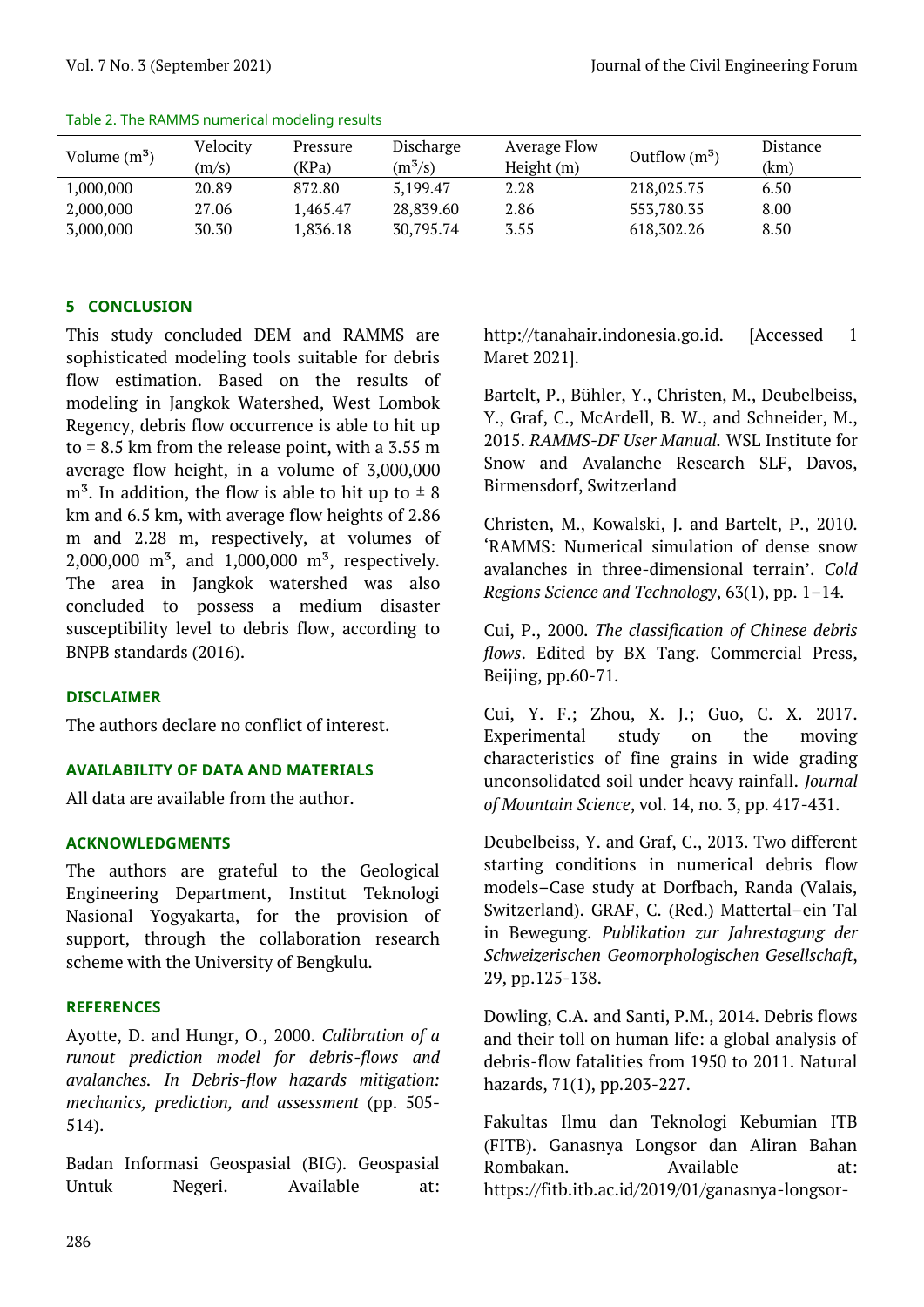[dan-aliran-bahan-rombakan/.](https://fitb.itb.ac.id/2019/01/ganasnya-longsor-dan-aliran-bahan-rombakan/) [Accessed 30 December 2020].

Fathani, T.F. and Legono, D., 2013. The application of monitoring and early warning system of rainfall-triggered debris flow at Merapi Volcano, Central Java, Indonesia. In Progress of Geo-Disaster Mitigation Technology in Asia (pp. 263-275). Springer, Berlin, Heidelberg.

Hidayani, N., 2015. *Pemetaan Rawan Banjir Bandang Daerah Aliran Sungai Sambelia Kecamatan Sambelia Kabupaten Lombok Timur NTB*, Yogyakarta: Doctoral Dissertation Report, Universitas Gadjah Mada.

Hungr, O., 1995. A model for the runout analysis of rapid flow slides, debris flows, and avalanches. *Canadian Geotechnical Journal*, 32(4), pp. 610– 623.

Hungr, O., Leroueil, S. and Picarelli, L., 2012. *Varnes classification of landslide types, an update*. In 11th International Symposium on Landslides (Vol. 1, pp. 47-58). CRC Press Taylor&Francis Group.

Iverson, R.M., 2005. Debris-flow mechanics. In Debris-flow hazards and related phenomena (pp. 105-134). Springer, Berlin, Heidelberg.

Kristiawan, Y., & Sumaryono, S., 2020. Pemodelan Aliran Bahan Rombakan (Debris Flow) di Kecamatan Sambelia, Kabupaten Lombok Timur, Nusa Tenggara Barat. *Jurnal Lingkungan dan Bencana Geologi*, 11, 49-62.

Mangga, S., Atmawinata, S., Hermanto, B., Setyogroho, B., and Amin, T.C., 1994. *Peta Geologi Lembar Lombok*, Nusa Tenggara. Pusat Penelitian dan Pengembangan Geologi, Indonesia.

National Agency for Disaster Management (BNPB), 2016 *Rencana Kontijensi Menghadapi Ancaman Bencana Erupsi Gunungapi Rinjani/Barujari Provinsi Nusa Tenggara Barat*, Mataram.

Salm, B., 1993. Flow, flow transition and runout distances of flowing avalanches. *Annals of Glaciology*, 18, pp.221-226.

Scheidl, C., Chiari, M., Kaitna, R., Müllegger, M., Krawtschuk, A., Zimmermann, T. and Proske, D., 2013. Analysing debris-flow impact models, based on a small-scale modelling approach. Surveys in Geophysics, 34(1), pp.121-140.

Schraml, K., Thomschitz, B., McArdell, B.W., Graf, C. and Kaitna, R., 2015. Modeling debrisflow runout patterns on two alpine fans with different dynamic simulation models. Natural Hazards and Earth System Sciences, 15(7), pp.1483-1492.

Takahashi, T. and Das, D.K., 2014. *Debris flow: mechanics, prediction, and countermeasures*. CRC press.

Tempfli, K., 1991. *DTM and differential modelling in: Proceedings ISPRS and OEEPE joint workshop on updating data by photogrammetric records*. by PRT Newby. OEEPE publication, 27, pp.193-200.

The Ministry of Public Works and Housing, BWS Nusa Tenggara I (KemPUPR), 2019, *Buku Data dan Informasi Pengelolaan Sumber Daya Air WS Lombok dan WS Sumbawa Tahun 2019*, Jakarta.